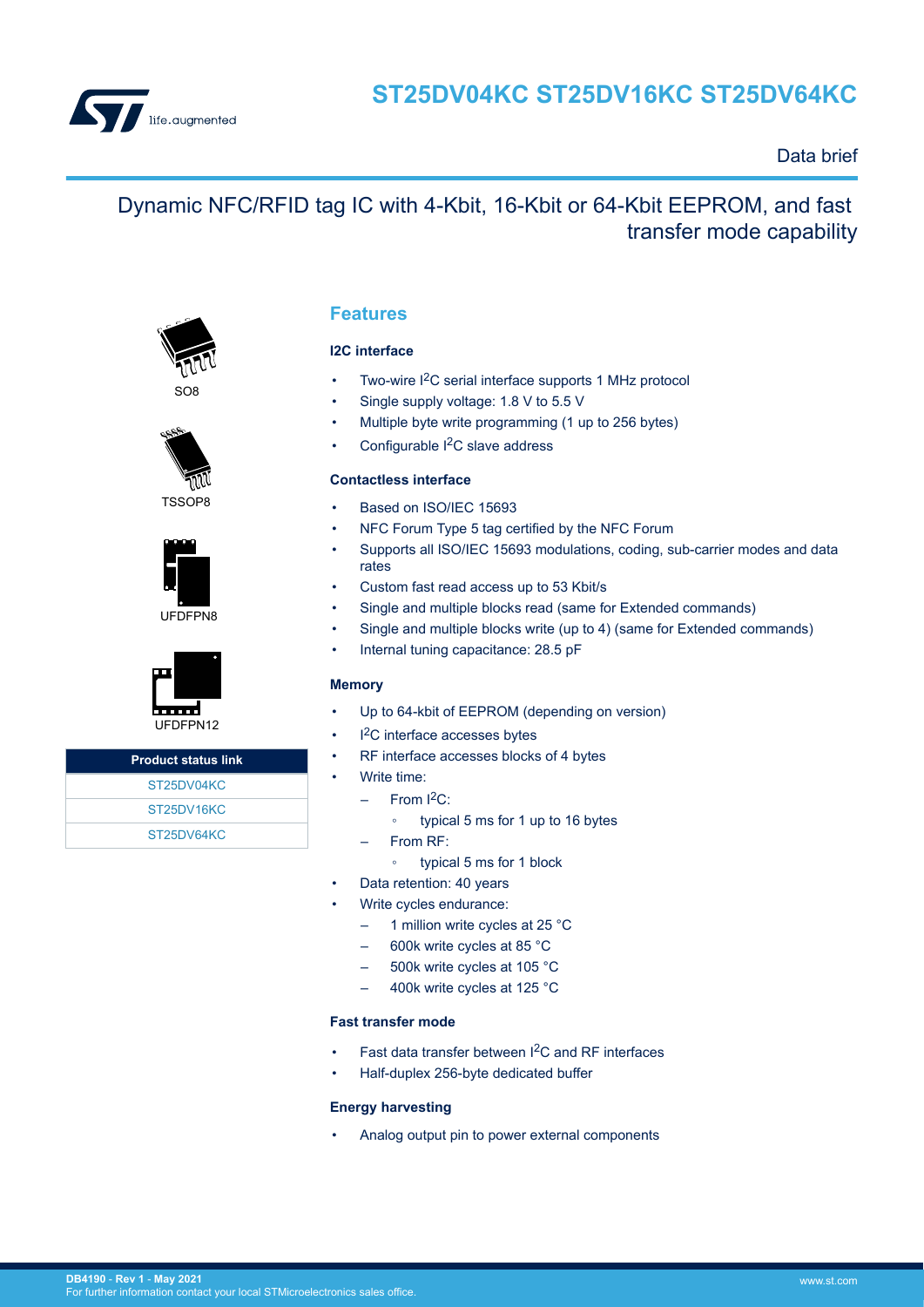### **Data protection**

- User memory: 1 to 4 configurable areas, protectable in read and/or write by three 64-bit passwords in RF and one 64-bit password in I<sup>2</sup>C
- System configuration: protected in write by a 64-bit password in RF and a 64-bit password in I<sup>2</sup>C

## **GPO**

- Interruption pin configurable on multiple RF events (field change, memory write, activity, Fast Transfer end, user set/reset/pulse) and I<sup>2</sup>C events (memory write completed, RF switch off)
- Open Drain or CMOS output (depending on version)

#### **RF management**

- RF command interpreter enabled/disabled from I<sup>2</sup>C host controller
- $I^2C$  priority:
	- $-$  Immediate RF switch off from  $1^2C$

## **Temperature range**

- Range 6:
	- $-$  From -40 to 85 °C
- Range 8:
	- From -40 to 105 °C (UDFPN8 and UFDFPN12 only)
	- From -40 to 125 °C (SO8N and TSSOP8 only, 105 °C max on RF interface)

#### **Package**

- 8-pin and 12-pin packages
- ECOPACK2 (RoHS compliant)

# **Description**

The [ST25DV04KC](https://www.st.com/en/product/st25dv04kc?ecmp=tt9470_gl_link_feb2019&rt=db&id=DB4190), [ST25DV16KC](https://www.st.com/en/product/st25dv16kc?ecmp=tt9470_gl_link_feb2019&rt=db&id=DB4190) and [ST25DV64KC](https://www.st.com/en/product/st25dv64kc?ecmp=tt9470_gl_link_feb2019&rt=db&id=DB4190) devices are Dynamic NFC/ RFID tag IC with a dual interface, fast transfer mode, energy harvesting, configurable interrupt capability, RF management and low power mode.

They embed an EEPROM memory and a dedicated memory buffer for fast data transfer.

They operate from an I<sup>2</sup>C interface or by a 13.56 MHz RFID reader or a NFC phone. The I<sup>2</sup>C two-wire interface behaves as a slave in the I2C protocol.

The contactless interface is compatible with ISO/IEC 15693 standard and NFC Forum type 5 tag.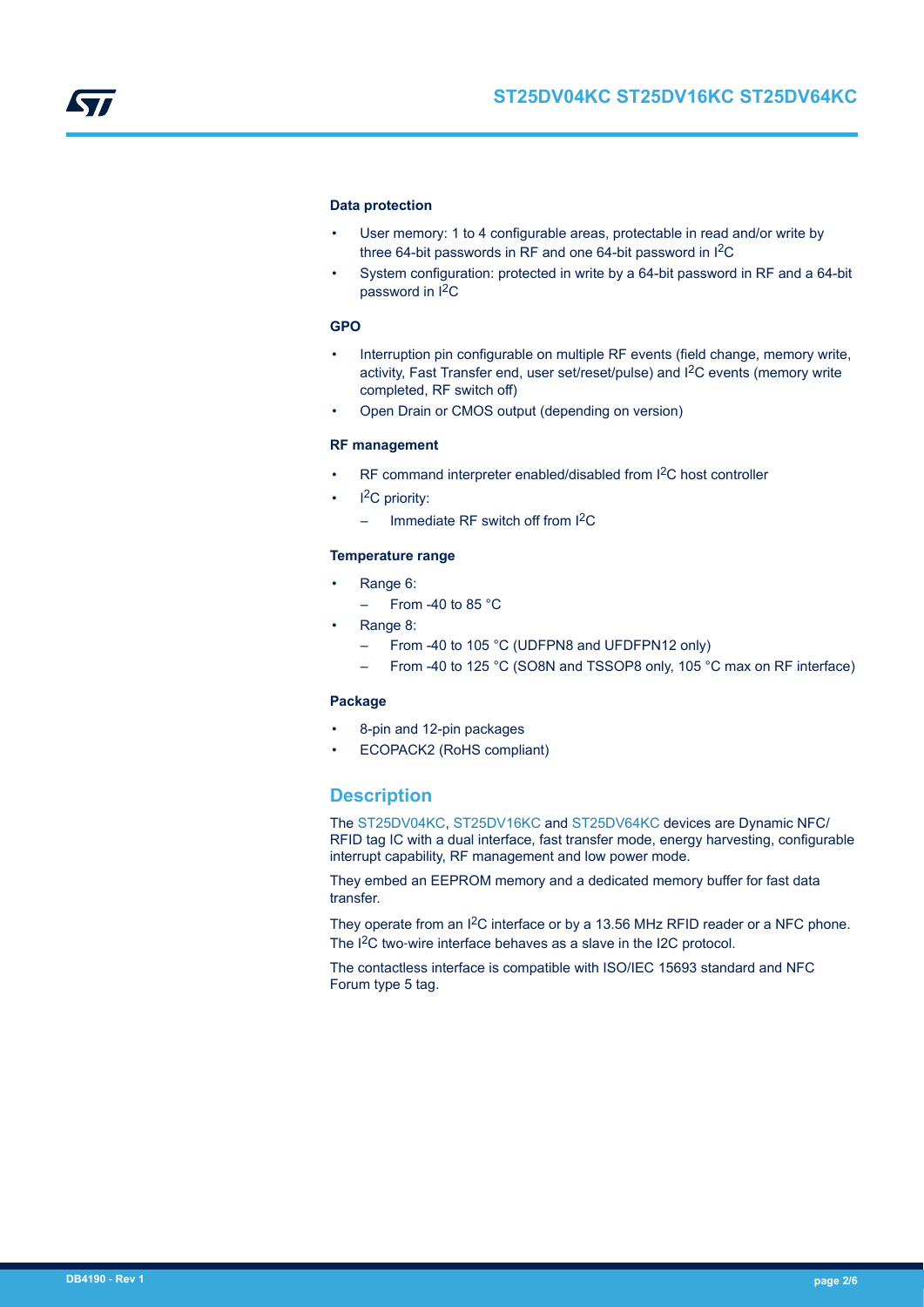# <span id="page-2-0"></span>**Revision history**

# **Table 1. Document revision history**

| <b>Date</b> | Revision | าanges           |
|-------------|----------|------------------|
| 20-May-2021 |          | Initial release. |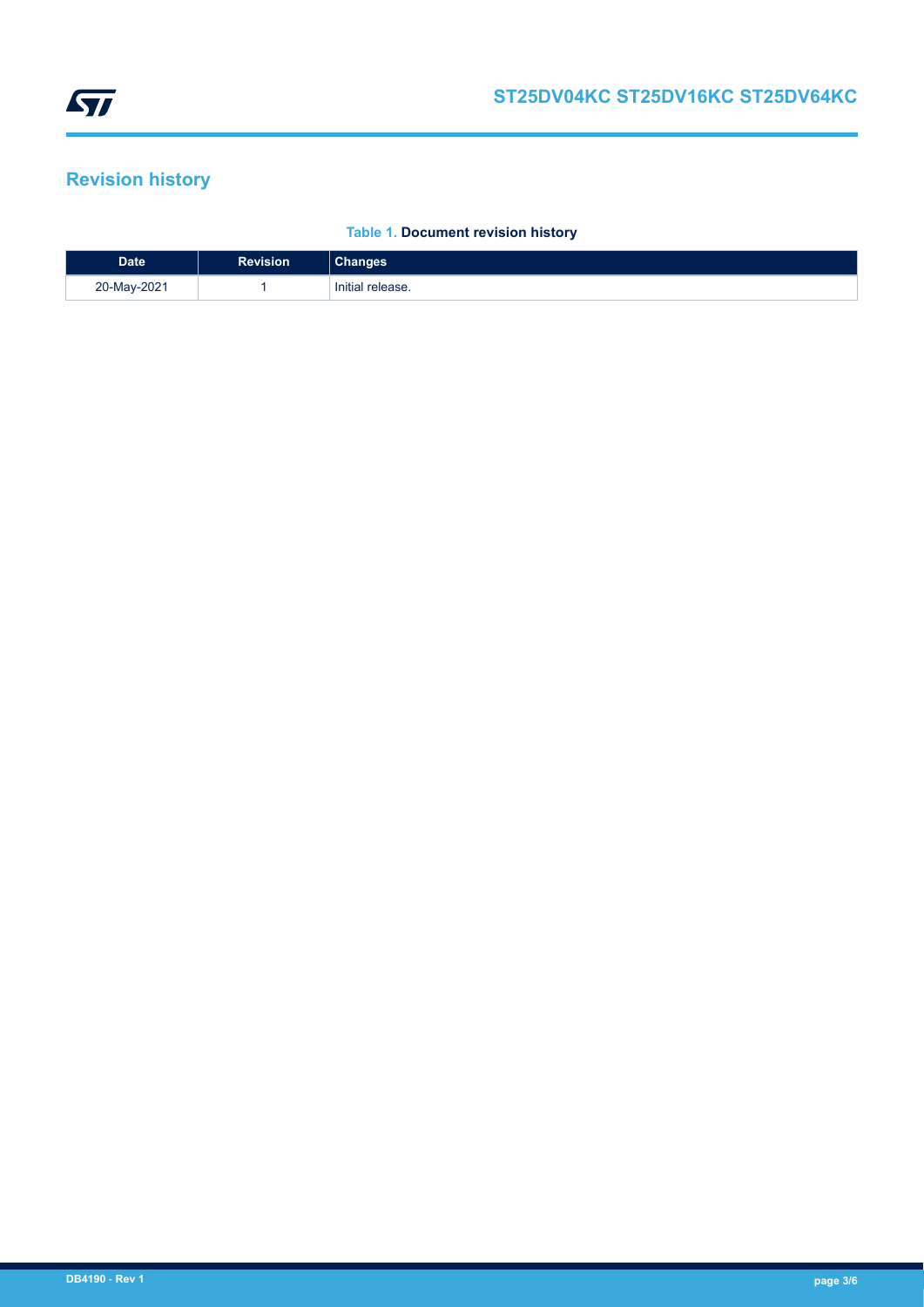

# **Contents**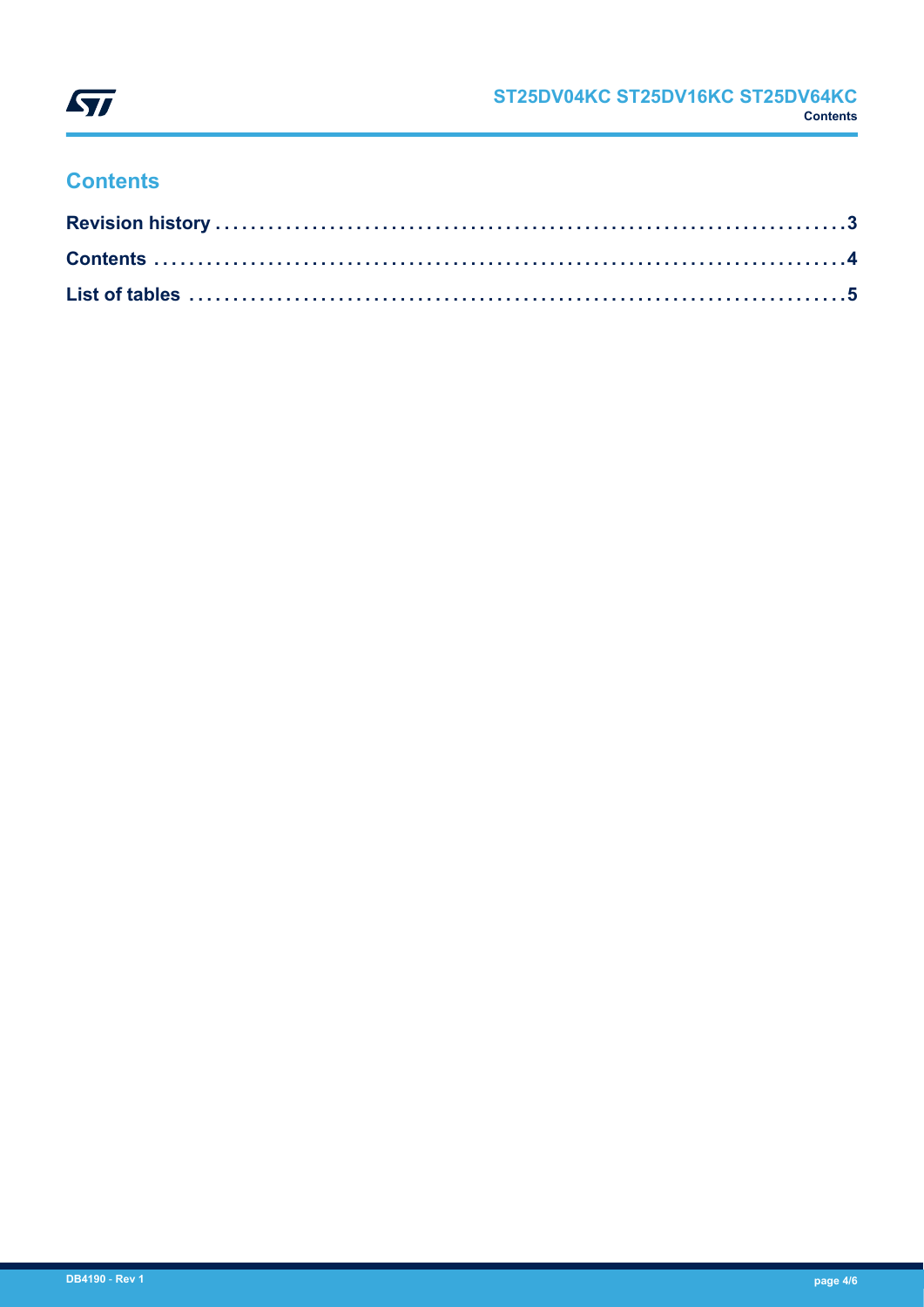<span id="page-4-0"></span>

# **List of tables**